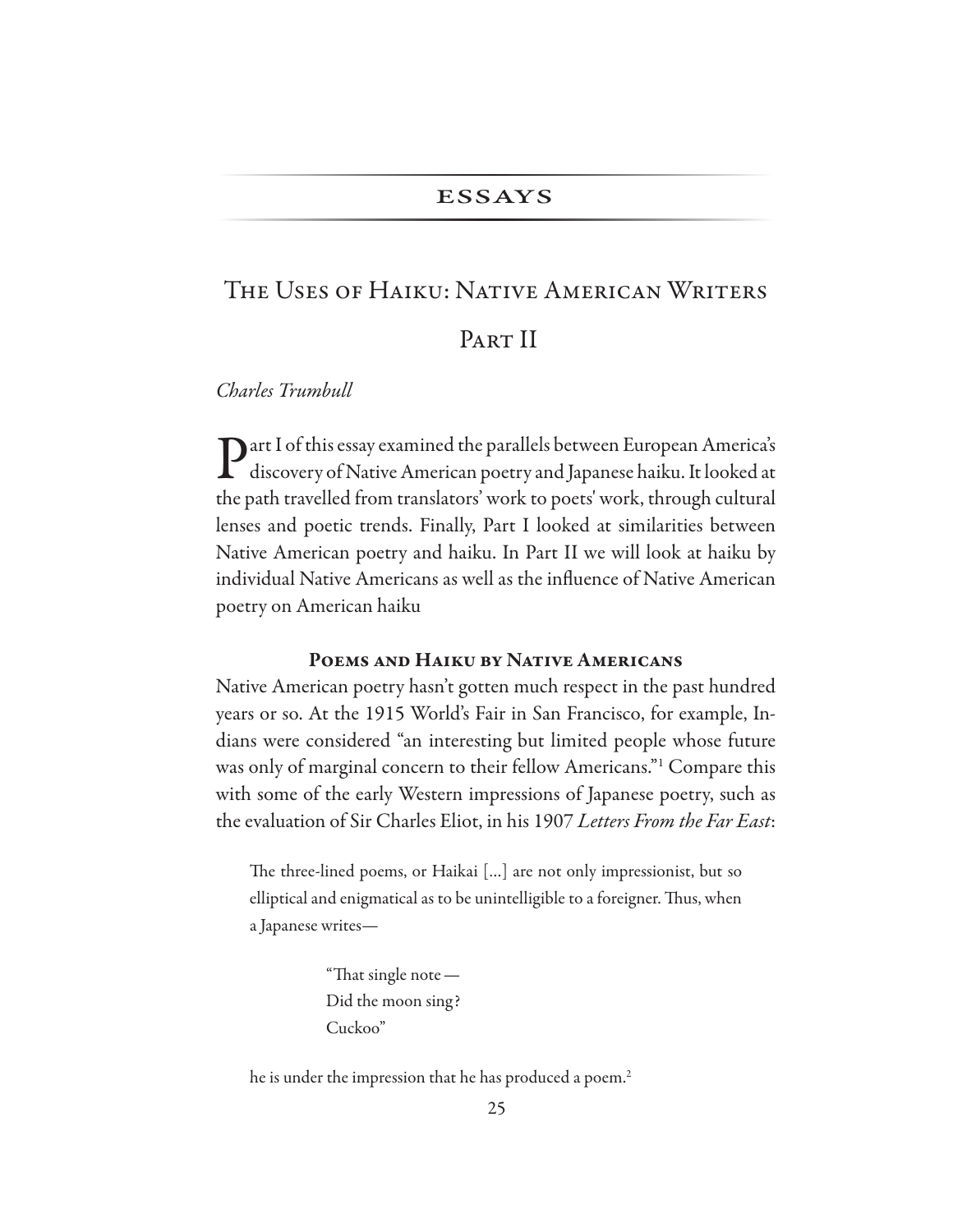Other contemporary authors were even less willing to entertain the notion that Japanese could write true poetry.

Now, I would like to share with you some haiku and short poems by a few prominent Native American poets, and some examples of how Native American views have colored the haiku of non-Indians.

**Gerald Robert Vizenor** (1934–), an Ojibway from Minnesota, is the most insightful Native American critic and prolific writer of haiku. He has explored the relationship between the dream song and storytelling traditions of indigenous North American peoples and the Japanese haiku that he was exposed to when he was a soldier in the Far East in 1953–54. He has published books of renditions of Ojibway dream songs as well as of his own lyrical haiku beginning in 1964. Compare this haiku from Vizenor's 1967 collection Empty Swings:

> With the moon My young father comes to mind Walking the clouds<sup>3</sup>

with one of the Ojibway dream songs that he has transcribed:

with a large bird above me *i* am walking in the sky

Karen Jackson Ford points out that in his haiku Vizenor deliberately avoids references to Native American images and, more significantly, identities except for the occasional oblique mention. The egolessness of haiku provides "separation from identity that permits connection to nature. Haiku makes available a form through which Vizenor could explore his relationship to the world apart from imposed categories of identity."<sup>4</sup> The apprehension of nature evident in Ojibway dream songs directly, without the intervention of human speech, "is how Vizenor has been able to equate Japanese haiku and Anishinaabe dream songs: the oral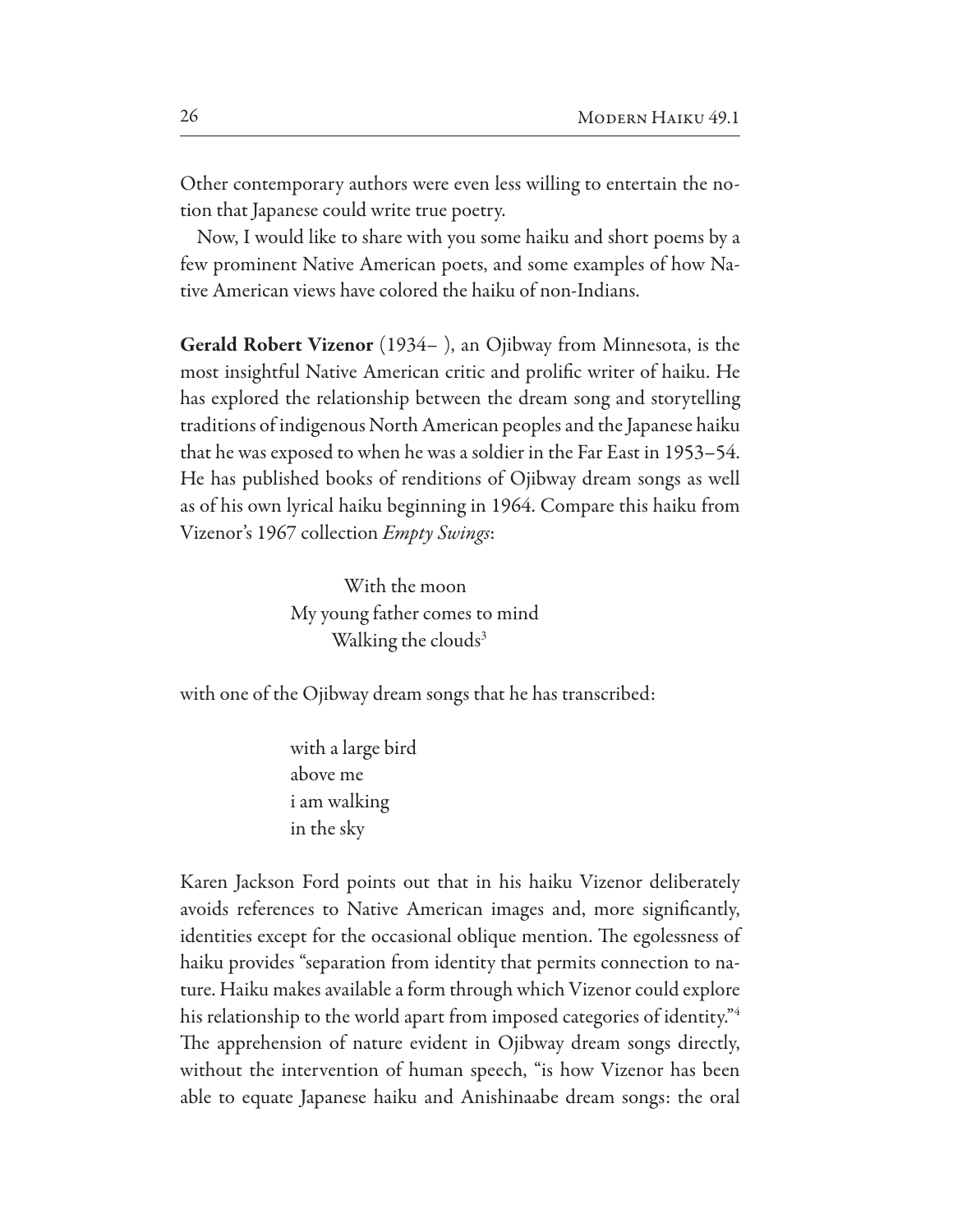tradition is a visual memory passed down from one generation to another in images, and haiku is particularly well suited to carrying those visual images forward."<sup>5</sup> One might compare this with the idea of haiku as "the wordless poem" made famous by Alan Watts and Eric Amann.

Making the point about this poet's oneness with nature, Vizenor's student Kimberly Blaeser points out the metaphoric relationship between cedar cones floating downriver from a distant place and letters from home in this haiku:

> cedar cones tumble in a mountain stream letters from home<sup>6</sup>

And illustrating the sense of discovery—the "aha! moment"—so essential to haiku, Blaeser offers this example:

> Under the crossing log Fresh opening in the ice Haloed with footprints.<sup>7</sup>

Writers of the Ojibway nation are the most prominent among the Native American haiku poets. We already presented a haiku by Kimberly Blaeser, who is a scholar as well as a poet and has written extensively about Vizenor's work. George Henry, Jr., like both Vizenor and Blaeser, is a member of the Ojibway White Earth clan. An encyclopedia entry about him says, "He and Vizenor share not only a commitment to writing grounded in the tradition of tribal storytelling, but a passion for Japanese haiku, long recognized for its kinship with traditional Anishinaabe dream songs. Henry's short story 'The Prisoner of Haiku,' which speaks to the loss and recovery of tribal language, is written as a chain of linked haiku."

**Raven Hail** (1921–2005), a Western Cherokee author and lecturer from Oklahoma, immersed herself deeply in her nation's culture and developed an original (and controversial) Cherokee astrology. In her "Five Haiku," she views nature on highly personal terms, for example:<sup>9</sup>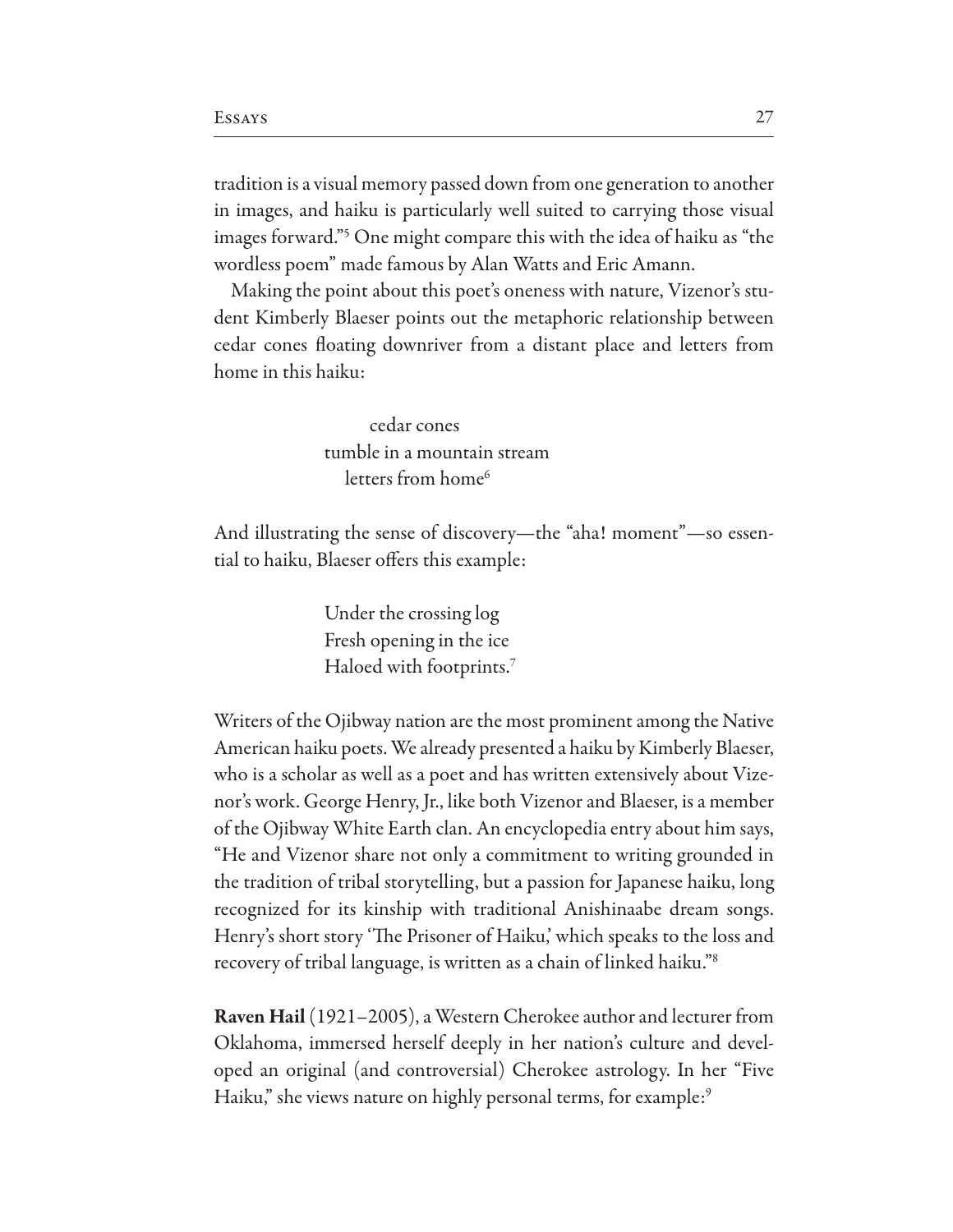The eye of the Storm looks over the trembling Earth and takes what She will.

N. Scott Momaday (1934–) is perhaps the most prominent and honored Native American writer to have fallen under the spell of haiku. Born in Oklahoma and a member of the Kiowa nation, his work in poetry and fiction has won numerous awards, including a Pulitzer Prize, and earned him the National Medal of the Arts. He is considered a pioneer of the Native American Renaissance. A classroom guide to Momaday's work notes a formal affinity between Momaday's work and haiku:

Momaday's major structural emphases in his early poems include close attention to syllabics, use of lyrical language, and emphasis on a unity of poetic effect. Often, these characteristics combine to align Momaday's poetry with Oriental forms such as haiku and tanka. Readers will recognize structural and thematic connections between Momaday's poems and the haiku of Basho and some of the poetry of Wallace Stevens (e.g., "Thirteen Ways of Looking at a Blackbird"), Gary Snyder (e.g., "Pine Tree Tops") and Jean Toomer (e.g., "Storm Ending"). Momaday's later poems move away, though not entirely from the degree of control exhibited in his early work. In his later work, Momaday writes free verse, prose poems, and he creates poetic forms that mix genres—verse, prose, drawing, calligraphy.<sup>10</sup>

We might extend this characterization by pointing out that Momaday's recent readings, at least in his sometime hometown of Santa Fe, have focused heavily on his newfound passion for haiku. Few of his haiku have been published, however; and we have found only this one in print:

> the old couple walk through the gardens of their youth with no thought of time<sup>11</sup>

**Sherman Alexie** (1966–) is another Native American author and poet who has won wide attention and earned major literary honors. Of the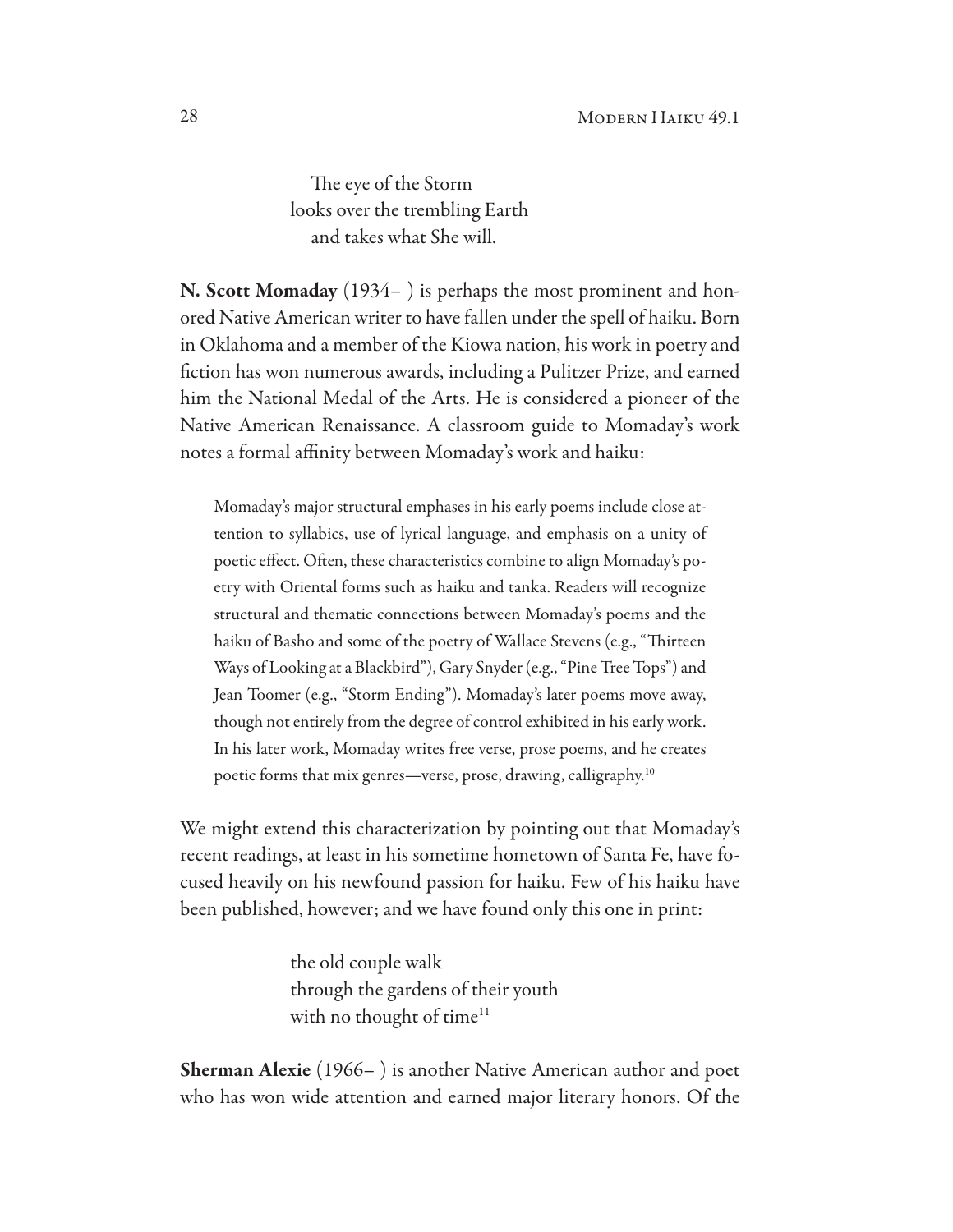Spokane/Coeur d'Alene nations, He was born in Wellpinit, Washington, on the Spokane Reservation, and lives now in Seattle. He has mastered many genres, including novels, short fiction, poetry, and screenplays, and has won top literary honors in most of them. In addition, Alexie writes haibun on native topics. Here is the opening prose passage and first haiku from a medium-length work titled simply "Haibun":

In the spring of 1954, two non-Indian brothers, James and John, and a Chippewa named Leo, went searching for God on the Spokane Indian Reservation. It was midnight. They carried geiger counters and a mineral light. They found pieces of God whispering beneath a spur of Lookout Mountain. When they cracked open the earth, it was so bright that it fooled the birds, who lifted into flight.

> The half-life of a raven is still a life. Raven stopped the flood.<sup>12</sup>

Mary TallMountain (1918–1994), a native Alaskan born to a Koyukon/ Athabaskan mother and a Scots/Irish father, employed the terseness and structure of traditional haiku to bring home the spiritual and economic impoverishment of her people, especially those living in urban areas, such as San Francisco's Tenderloin District, where she made her home.

> lightly with no sound earth bares her body to beating rain<sup>13</sup>

women playing hearts in the golden summer noon lazy slap of cards<sup>14</sup>

**Nora Marks Dauenhauer** (1927 $-$ ) is a Tlingit and was born in Juneau, Alaska. She is active in collecting, translating, and editing materials from the Tlingit oral tradition and in preserving the language through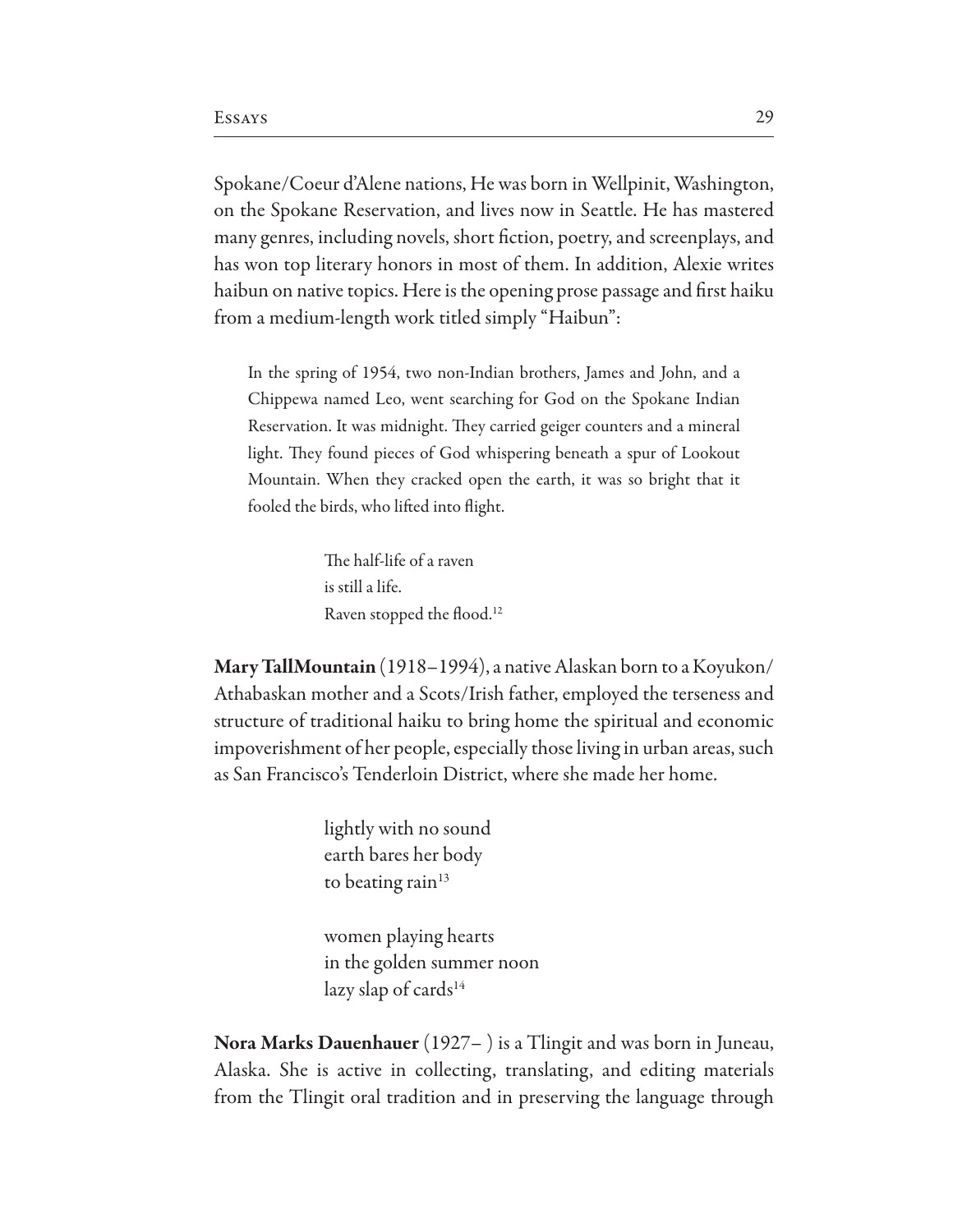teaching and developing Tlingit textbooks and other teaching materials. Dauenhauer is well-versed in the haiku genre and, in fact, has translated classical Chinese verses, modern American poetry, and Japanese haiku into Tlingit. In her own poetry Dauenhauer writes about living in the tradition and the continuity of the spirit of her people. Her images are vivid and concrete:

> **GRANDDAUGHTERS DANCING** Granddaughters dancing, blossoms swaying in the wind.<sup>15</sup>

Although haiku poets will immediately latch onto the word "blossoms" as a Japanese haiku buzzword, Dauenhauer explains that the word in Tlingit carries an implication of "seed," which puts a different twist on her view of her granddaughters. Here's another of her haiku:

WEALTH

Slime squishing through gold and silver bracelets: women slicing salmon.<sup>16</sup>

The title snaps into sharp juxtaposition the dual images of the bracelets and the fish and gives a new appreciation of what wealth is and where it comes from.

**Donna Beaver**, of the Tlingit/Tsimshian, Kaagwaantaan/Wolf Clan, is an anthropologist, filmmaker, and poet well-known and highly-regarded in the American haiku community. She has recently been working with her husband, haiku pioneer Alan Pizzarelli, on the *Haiku Chronicles*, a Web-based audio history of American haiku.

> bear scat we link our arms together to look bigger<sup>17</sup>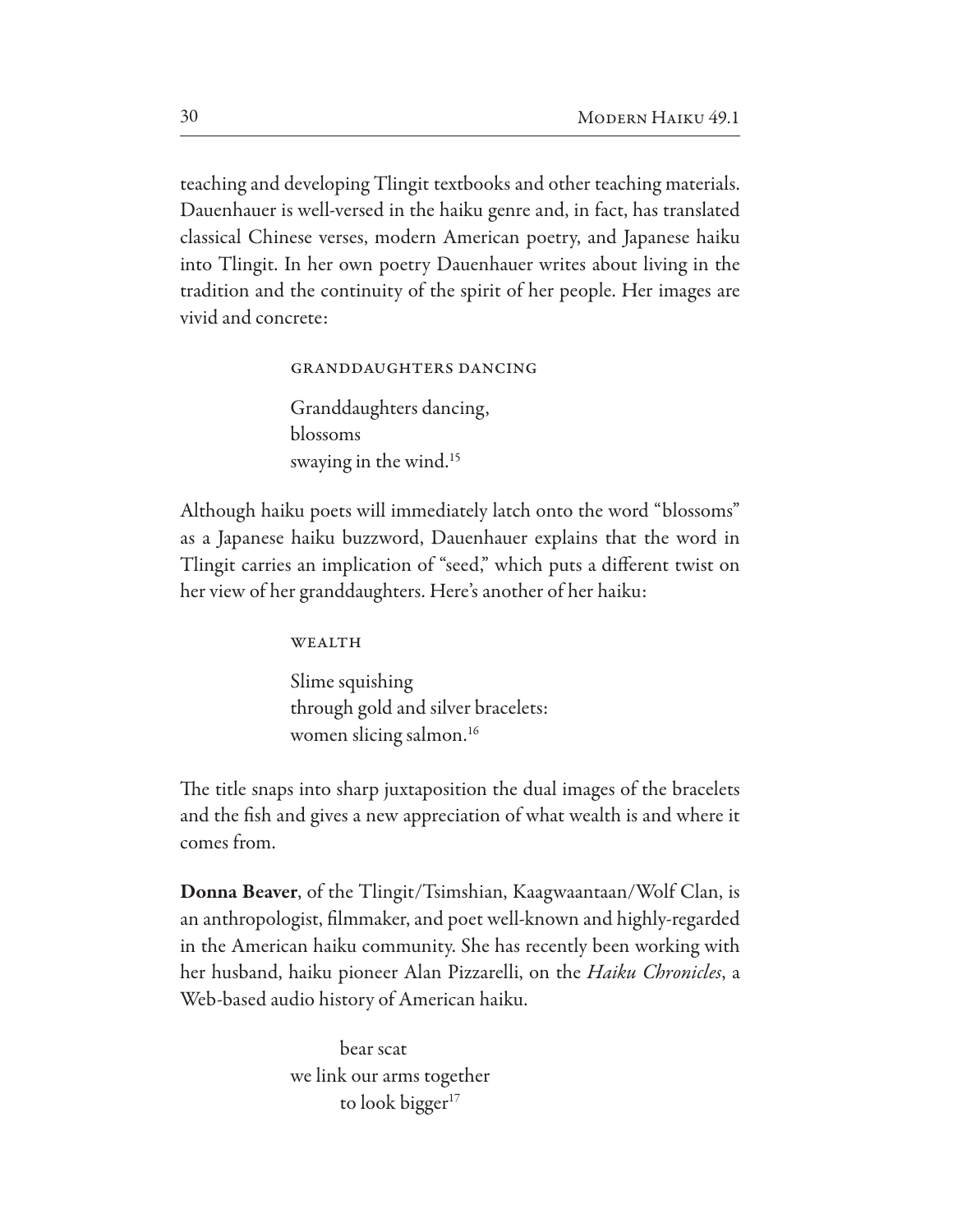picking berries on a path made by bears we talk louder<sup>18</sup>

Of course, there are many Native Americans who write haiku on general, non-Indian topics. Indeed, even Gerald Vizenor's haiku are predominantly not on themes specific to the Native American experience.

**William Oandasan** (1947–1992) was one such poet who only sometimes wrote in his ancestral traditions. He was an important figure in Native American letters, gaining recognition as a poet, journalist, editor, and publisher. He was born on the Round Valley Reservation near Fort Bragg in Northern California of a Filipino father and Yuki mother. He founded the A Press in Laguna, New Mexico, in 1976 and edited A: A Journal of *Contemporary Literature*, one of the first literary magazines devoted to American Indian writers. He published eight books from 1976 through 1984, and his *Round Valley Songs* (1984) won the American Book Award from the Before Columbus Foundation.<sup>19</sup> Former Kansas Poet Laureate Denise Low-Weso is reportedly writing a book about Oandasan.<sup>20</sup>

Oandasan sometimes wrote of the ancestral spirits and the old ways, using strong images and terse lines and stanzas to capture his verses. The first lines of "Words of Tayko-mol" are of special interest to the student of the haiku process. Tayko-mol is the creator of the Yuki people and their realm, which is called the Yukian World:

#### WORDS OF TAYKO-MOL

1.

from heart through mind and image: the pulse of the four directions the voice of our blood the spirit of breath and words

#### $2<sub>1</sub>$

from fresh currents of night air above manzanitas near the cemetery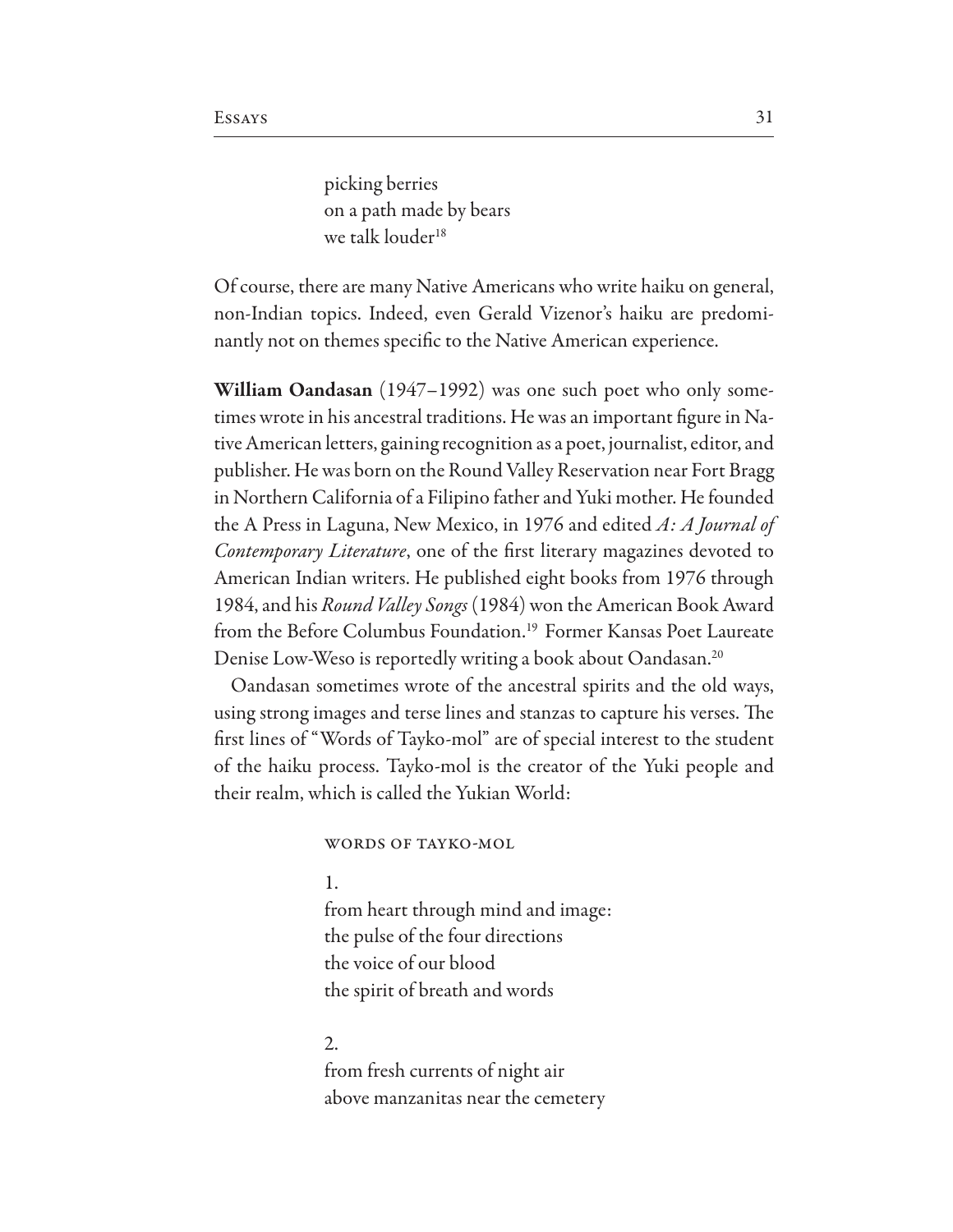the words of ancient lips turn in our blood again<sup>21</sup>

Among his other verses, Oandasan wrote haiku. This one was published in Frogpond in  $1981$ <sup>22</sup>

> the moon overhead. all around the city sounds... the moon overhead

Oandasan also invented a variation of the haiku form that he called "syrenyu," which Ford interprets as "a coinage that combines 'senryu' (a form of poetry written in the haiku stanza but concerned primarily with human nature) and perhaps 'siren' (to intimate these are songs of human frailty and loss) and 'serenity' (to evoke a tranquil attitude toward loss)."23 An example:

> $full$  moon: woods on one side town on the other the path between<sup>24</sup>

There is little in these verses in terms of mood or content to distinguish it as Native American haiku.

**Barbara Robidoux**, of mixed Cherokee (Tsalagai), Scottish, and Italian heritage, grew up on an Indian reservation in northeastern Maine and now lives in Santa Fe. She writes fiction, tanka, and haibun about Native American topics in part and is working on a novel. Her 2016 book of short stories, Sweetgrass Burning, is subtitled "Stories from the Rez." Here is a topical tanka of hers from an earlier poetry collection:

> our chief is laid out at the community center killed on black ice: asleep in the next room you dream your own death song<sup>25</sup>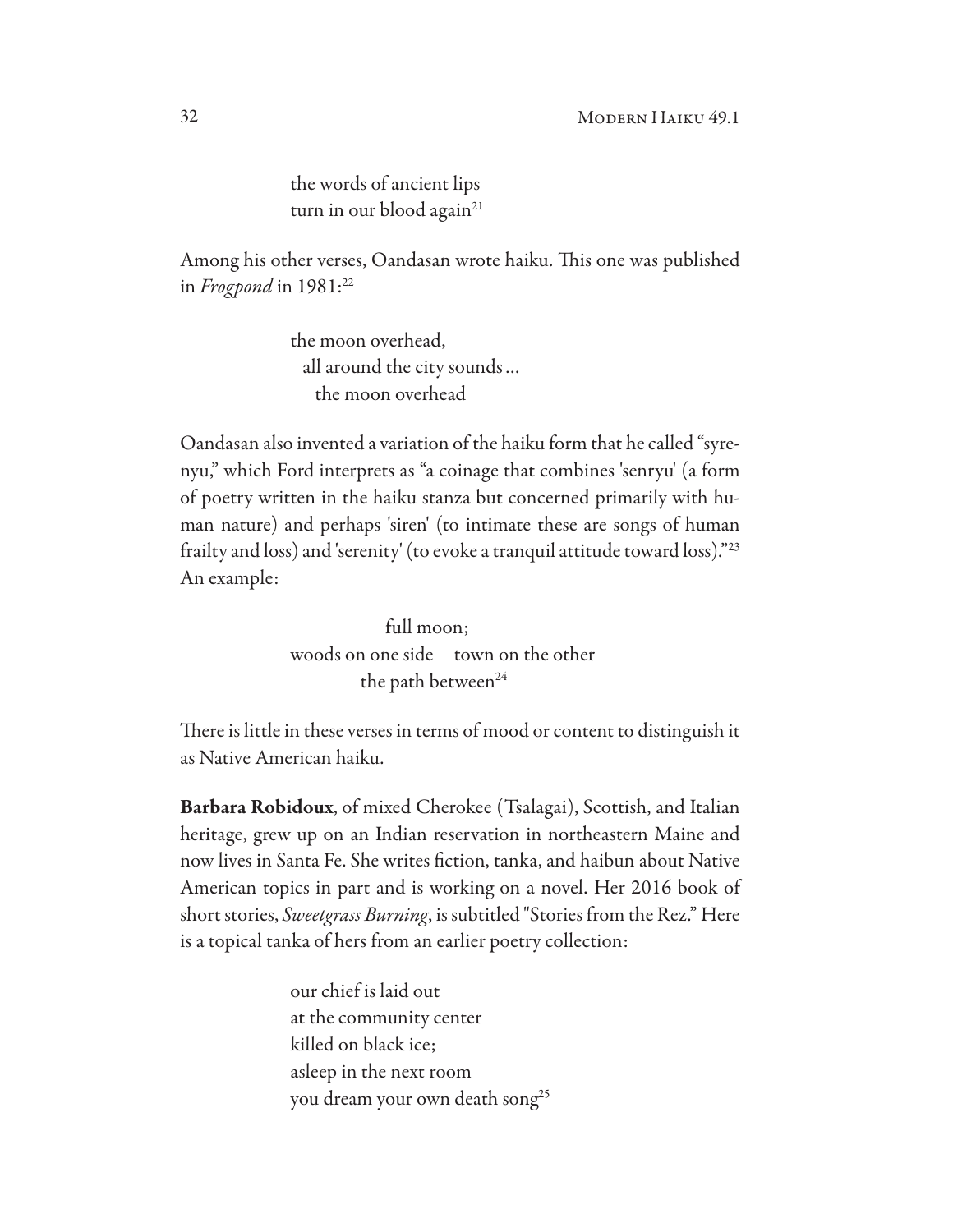**INFLUENCES OF NATIVE AMERICAN POETRY ON AMERICAN HAIKU** The culture and history of Native Americans has always appealed to I non-Indian writers. Some were better than others at entering into the spirit of the Native American world; others remained outside and could only write about Native American life and people.

The following haiku by Cor van den Heuvel was published in 1973 in the journal Haiku West:<sup>26</sup>

> Water striders draw the shadows of evening across the water

Robert Spiess, then associate editor of Modern Haiku, thought he recognized this image, having seen it among the Densmore translations of Yuma poems:

> The water bug is drawing the shadows of the evening toward him on the water

A rather nasty flap over the originality of van den Heuvel's poem ensued, instigated by a public challenge from Spiess. Sensationalist aspects aside, it is clear that van den Heuvel was at least writing under the influence of the Native American spirit. In his final words on the subject he wrote, "This controversy has made me aware that more recognition should be accorded to American Indian poetry.... For American Indians have given us not only an invaluable body of poetry, preserved by such devoted translators as Frances Densmore, but have passed on to us a spiritual heritage of a love for nature which has undoubtedly played a part in making possible American haiku."27

**Robert F. Mainone** (1929–2015) was a quintessentially American haiku poet with a strong sense of place and the history of the land beneath his feet. His haiku vividly portray the sense of changing stewardship of the land, from the times of the dinosaurs and the mastodons, to the realm of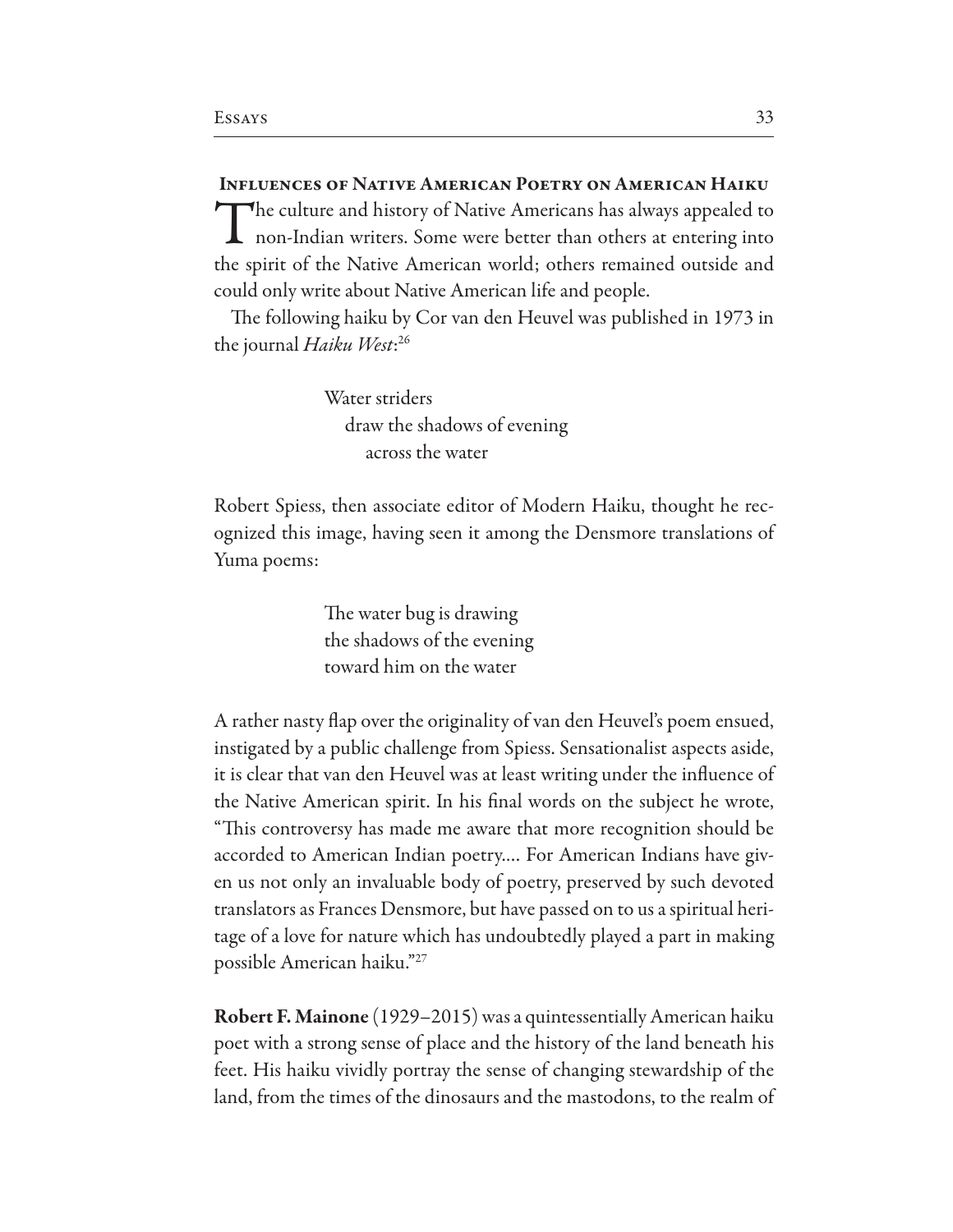the Indians, to the depredations of modern society. Note how his identification with the creatures of the land, and the personification of the raven and the frog by capitalizing them, make these haiku reverberate with Native American sensibilities:<sup>28</sup>

> Misty island only Raven spoken

Beyond Tree Frog's echo echo

Mainone also uses themes from Native American mythology.<sup>29</sup>

Bridge to the sky rainbow ghost of flowers

Now that cicadas are still a full moon enters the ancient grove

H. F. Noyes (1918–2010), in his book *The Blossoming Rudder*,<sup>30</sup> presents a series of "Haiku and Pithy Sayings Based on Native American Prose and Song." In a footnote he states that Margot Astrov, in American *Indian Prose and Poetry*, "finds in the Indian's [sic] sketches of fleeting impressions something analogous with Japanese haiku, which 'turn the listener into a poet himself." Here are two from that collection, based on Densmore's translations in *Papago Music* (1929):

> Blue evening breezes corn tassels trembling in all directions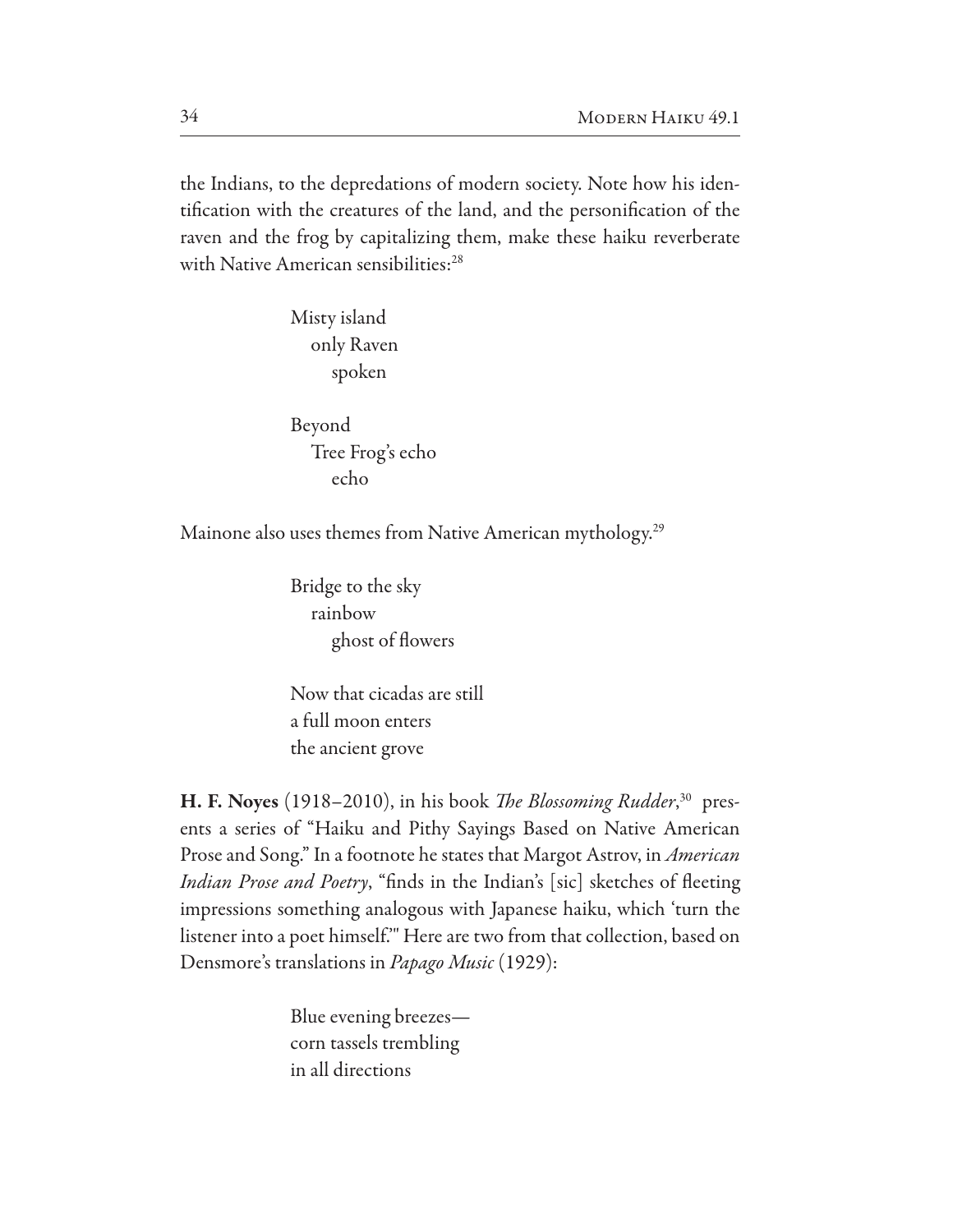From the west waves of the singing ocean roll toward me

New Mexico poets are often deeply steeped in the state's Native American culture. Foster Jewell (1893–1984) and his wife Rhoda de Long Jew**ell** (1900–1995), who were both originally from the upper Midwest and lived in the mountain village of El Rito in the 1960s and '70s, published a book titled *Hiawatha's Country* in 1976 that, as Ford writes, "proposes to treat the injustices of Native American conquest and removal." Ford continues:

Of the 143 haiku in Hiawatha's Country, only the first eight convey an interest in Native America, as, for example, in the third and fourth poems: "Cold east wind . . . / These huddled gray shapes of clouds / disappearing westward . . ." and "Not yet extinct, / fishing as his forebears did, / The Great Blue Heron." The rest of the sequence may contain many oblique allusions to its titular subject, yet their very obliqueness is a function of the volume's elegiac thesis about the Vanishing American. Moreover, failure to recognize the Jewells' symbols for Indians and colonizers is entirely predictable given the traditional concreteness of haiku, where natural phenomena are said to be apprehended in their own right and not pressed into figurative service. The self-obliterating impulse of haiku is utterly at odds with the Jewells' desire to compose an "endless song" to Native America.<sup>31</sup>

Additionally, Santa Fe poets Elizabeth Searle Lamb and Marian Olson, respectively, referring to the Pueblo peoples of the Rio Grande Valley, wrote:

> earth, sky, and an eagle's feather Maria's black pots<sup>32</sup>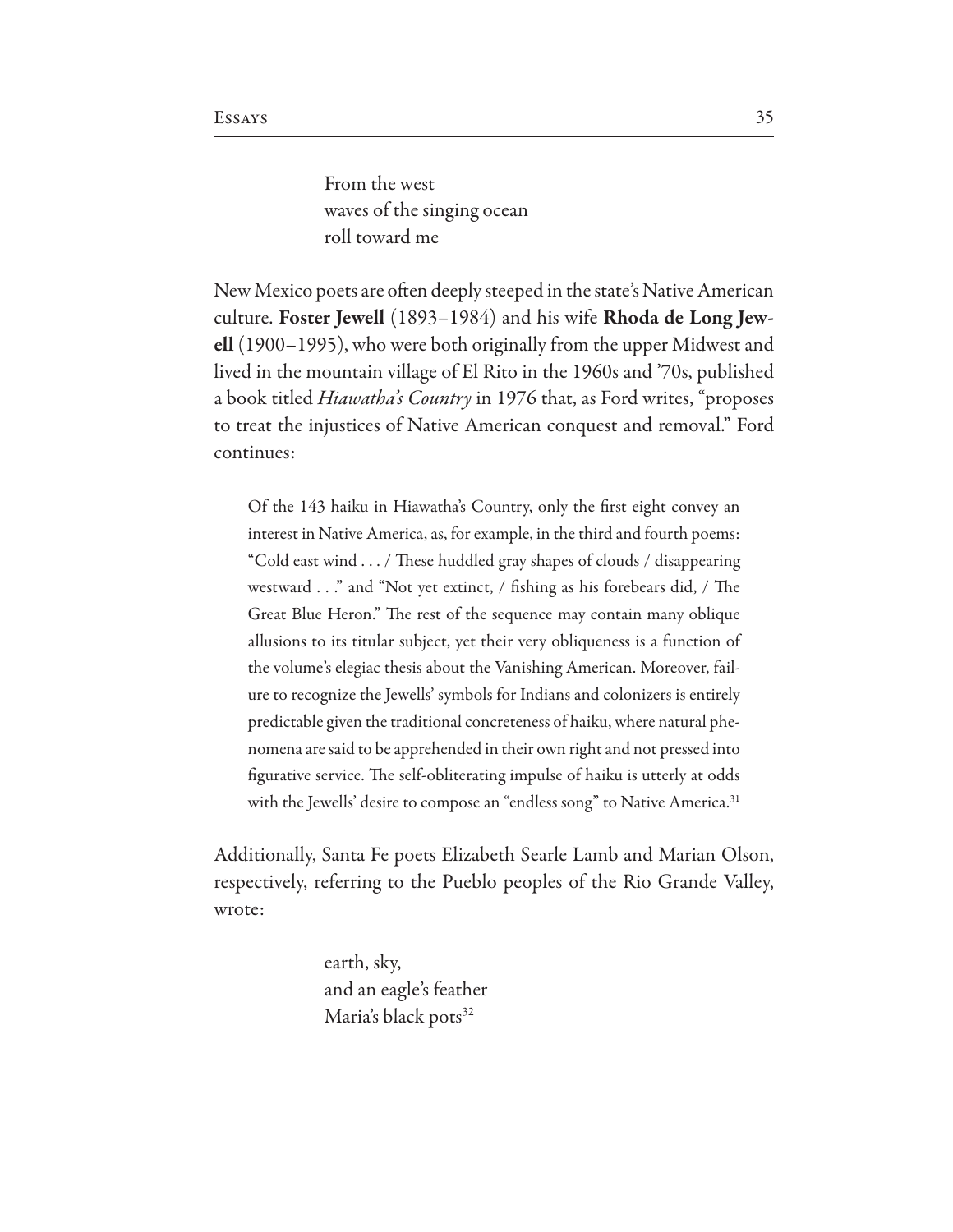pueblo clowns circle the dancers and snap black whips<sup>33</sup>

And, if I may, I'll slip in one of my own, written at Cochiti Pueblo:

cracking adobe and a rough wooden cross Cochiti drumbeats:

One final example will show how Native American as well as Japanese traditions infuse the work of top American haiku poets. Marjorie Buettner has written a haibun that fits nicely into this theme:

#### **DAYCLEAR**

The Ojibway have a custom when honoring their dead which releases the spirit of the loved one so that it can be carried to the ancestors, given back to the earth-the original grandmother. In this way, mother, and in so many other ways, I set your spirit free, casting it between this nightbreak and dayclear, sending your spirit off on its journey.

> river mist rising... I call your name out to the other side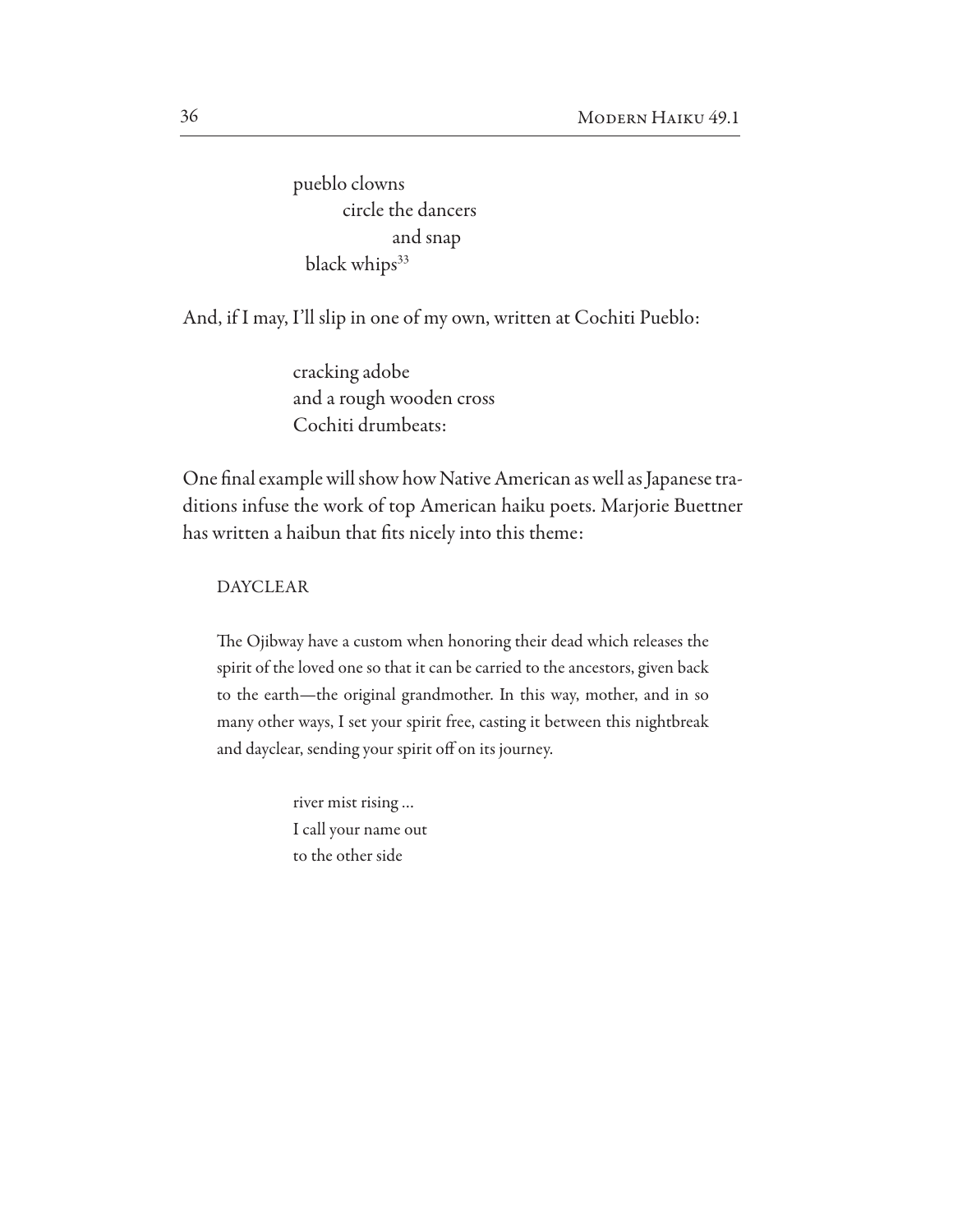#### **NOTES**

<sup>1</sup> Jerold Ramsey, *Reading the Fire*, 116.

<sup>2</sup> Sir Charles Eliot, Letters From the Far East, 152; cited in David G. Lanoue, "Global Haiku."

<sup>3</sup> Gerald Vizenor, *Empty Swings*.

<sup>4</sup> Karen Jackson Ford, "Marking Time in Native America," 345.

<sup>5</sup> Ford, 347.

<sup>6</sup> Gerald Vizenor, *Matsushima*; see also Kimberly Blaeser, "The Multiple Traditions of Gerald Vizenor's Haiku Poetry," 356.

<sup>7</sup> Gerald Vizenor, Raising the Moon Vines (1964 ed.), 89; citied in Blaeser "Multiple Traditions," 357. The 1999 edition of Raising the Moon Vines changes the text to "breaks in the ice / encircled by fresh footprints / near the crossing log," somewhat damping the sense of discovery.

<sup>8</sup> Emmanuel Smapath Nelson, The Greenwood Encyclopedia of Multiethnic American Literature, Vol. A-C, 973. Henry's piece appears in Robert Bensen, Children of the Dragonfly (2001), viewed on Google Books online.

<sup>9</sup> Information about Raven Hail and her astrology can be found at the Manataka American Indian Council website, http://www.manataka.org/page2804.html. The cited verse is from "Five Haiku," in Raven Hail, Ravensong-Cherokee Indian Poetry, a website no longer available. Many spoken and sung poems of hers, often with guitar accompaniment, are downloadable from sites including Spotify and cdbaby.

<sup>10</sup> Jim Charles, Reading, Learning, Teaching N. Scott Momada; viewed on Google Books online.

<sup>11</sup> Axle Contemporary, Haiku Roadsign, 31. In September 2017 we were informed that a book of Momaday's work is planned for publication in a few months. A large portion of that work will be haiku.

<sup>12</sup> Sherman Alexie, "Haibun," from *The Summer of Black Widows* (1996); posted by Glen R. Butkus on his blog, Feel Free to Read, Oct. 28, 2008; http://bibliosity. blogspot.com/2008/10/haibun.html.

<sup>13</sup> "Somewhere Little Hawks" [sequence], in Mary TallMountain, Haiku & Other Poetic Forms.

<sup>14</sup> "Haiku For Four Seasons-Summer" [sequence], ibid.

<sup>15</sup> Nora Marks Dauenhauer, *The Droning Shaman*, 75.

<sup>16</sup> Ibid., 77.

<sup>17</sup> Donna Beaver, from her blog, http://www.donnabeaver.com.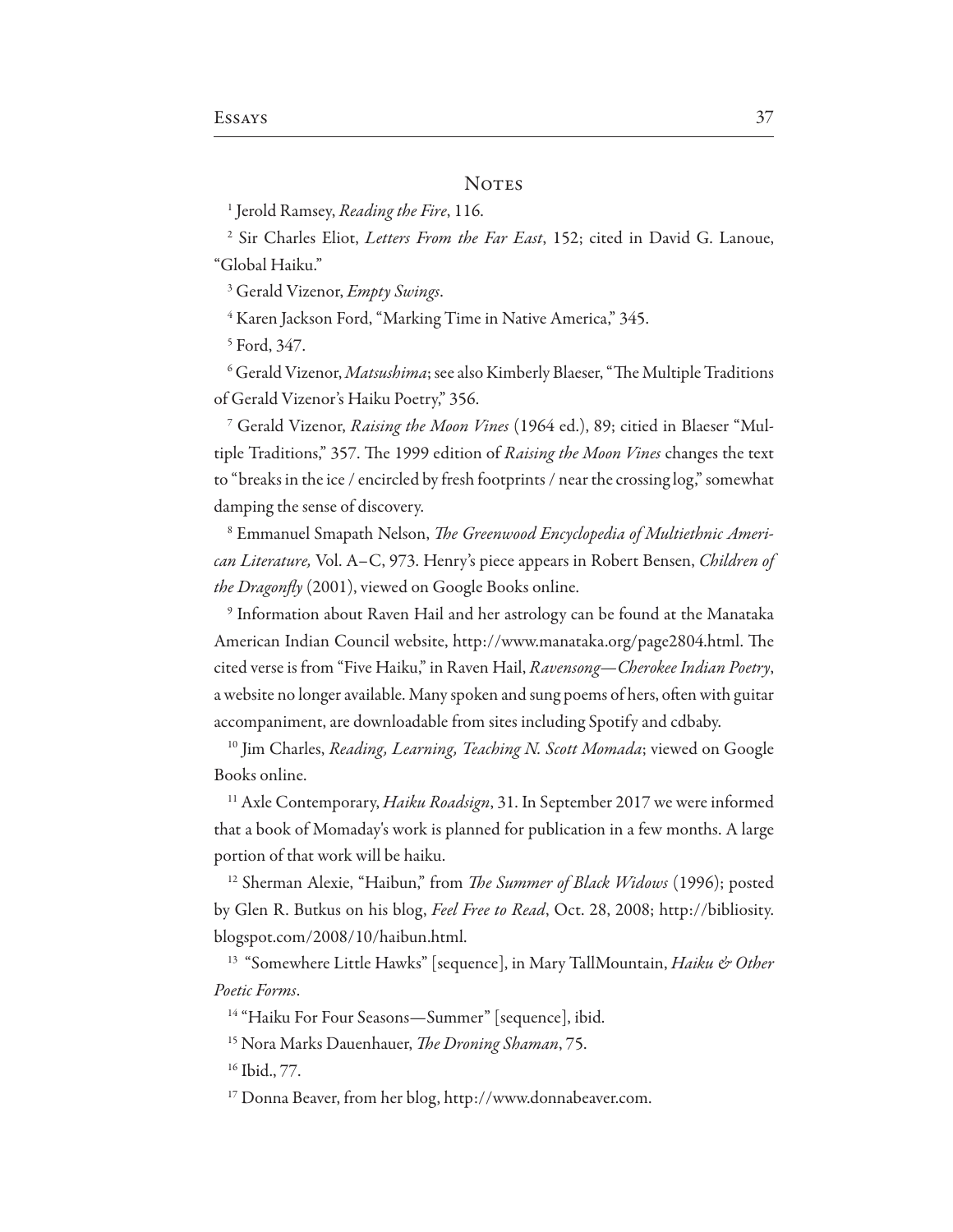<sup>18</sup> In Lee Giesecke, ed., Path Made by Bear.

<sup>19</sup> University of Arkansas at Little Rock American Native Press Archives website.

<sup>20</sup> Sequoyah National Research Center (University of Arkansas Little Rock), SNRC Newsletter, August 2012; http://ualr.edu/sequoyah/files/2015/07/2012\_08August. pdf.

<sup>21</sup> Duane Niatum, ed. Harper's Anthology of 20th Century Native American Poetry, 210.

<sup>22</sup> Frogpond 4:2 (1981), 36.

<sup>23</sup> Ford, 350.

<sup>24</sup> William Oandasan, Branch of California Redwood, 48.

<sup>25</sup> From a review by Miriam Sagan of Barbara Robidoux, Migrant Moon (2012) on Sagan, Miriam's Well [blog], Nov. 2, 2012.

<sup>26</sup> Haiku West 6:2 (January 1973).

<sup>27</sup> Modern Haiku, 4.3 (fall 1973), 51.

<sup>28</sup> Robert F. Mainone, *The Spring Within*.

 $29$  Ibid.

<sup>30</sup> H. F. Noyes, *The Blossoming Rudder*, 72.

<sup>31</sup> Ford, 339-40. Ford's quotes are from Foster and Rhoda Jewell's *Hiawatha's* Country, 5-6 (not seen).

<sup>32</sup> Hermitage 1:1/2 (2004)

<sup>33</sup> Marian Olson, *Desert Hours*, 2007.

<sup>34</sup> Charles Trumbull, A Five-Balloon Morning (2013).

<sup>35</sup> Marjorie Buettner in Frogpond 27:1, 52.

#### **WORKS CONSULTED AND CITED**

Alexie, Sherman. The Summer of Black Widows. Brooklyn: Hanging Loose Press, 1996.

Astrov, Margot. American Indian Prose and Poetry. New York: John Day, 1972.

Axle Contemporary. Haiku Roadsign. Matthew Chase-Daniel and Jerry Wellman, editors and designers. Santa Fe, N.M.: Axle Contemporary, 2011; reprinted in Matthew Chase-Daniel & Jerry Wellman. "Axle Contemporary's Haiku Roadsign Project." Frogpond 35:1 (winter 2012), 140.

Barnes, Nellie. American Indian Verse: Characteristics of Style. New York: Macmillan, 1925.

Beaver, Donna. Blog at http://www.donnabeaver.com; accessed Dec. 1, 2017.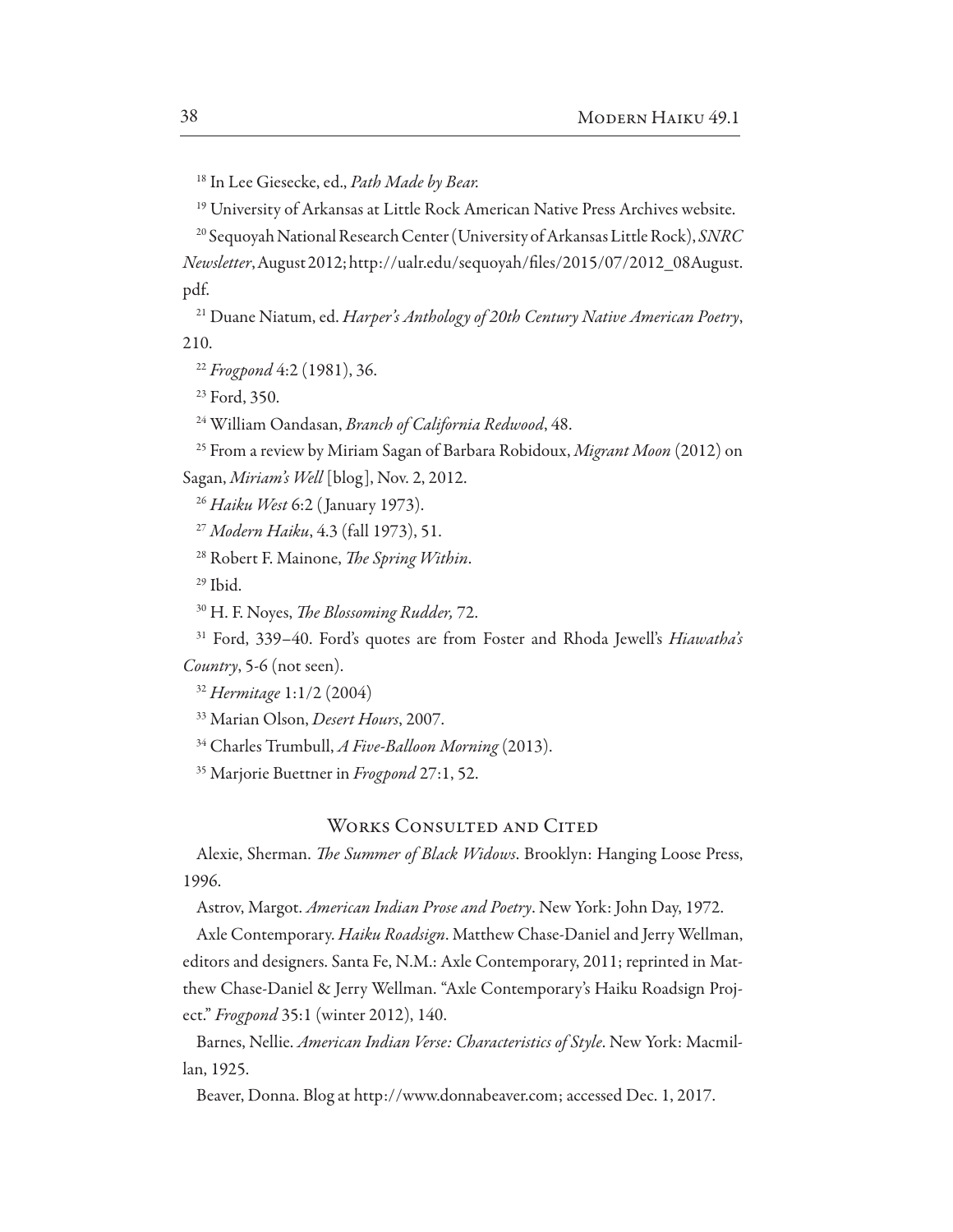Bensen, Robert. Children of the Dragonfly: Native American Voices on Child Custody and Education. Tucson: University of Arizona Press, 2001.

Blaeser, Kimberly. Absentee Indians. East Lansing, Mich.: Michigan State University Press, 2002.

--- Gerald Vizenor: Writing in the Oral Tradition. Norman: University of Oklahoma Press, 1996.

--- "The Multiple Traditions of Gerald Vizenor's Haiku Poetry." Arnold Krupat, ed., New Voices in Native American Literary Criticism. Washington, D.C.: Smithsonian, 1993, 344–66.

Butkus, Glen R. Feel Free to Read, http://bibliosity.blogspot.com/2008/10/haibun.html, Oct. 28, 2008; accessed Dec. 1, 2017.

Castro, Michael. Interpreting the Indian: Twentieth-Century Poets and the Native American. Albuquerque: University of New Mexico Press, 1983.

Chamberlain, Basil Hall. "Bashō and the Japanese Poetical Epigram." Transactions of the Asiatic Society of Japan, XXX (1902).

Charles, Jim. Reading, Learning, Teaching N. Scott Momaday. New York, etc.: Peter Lang, 2007.

Dauenhauer, Nora Marks. The Droning Shaman: Poems. Haines, Alaska: Black Current Press, 1988.

de Cristoforo, Violet Kazue, comp. and trans. May Sky: There Is Always Tomorrow: An Anthology of Japanese American Concentration Camp Kaiko Haiku. Los Angeles: Sun & Moon Press, 1997.

Densmore, Frances. Papago Music. Washington: U.S. Government Printing Office, 1929.

Eliot, Sir Charles. *Letters From the Far East*. London: Stewart Arnold, 1907.

Ford, Karen Jackson. "Marking Time in Native America: Haiku Elegy Survival." American Literature 81:2 (2009), 333-59. Thanks to Ce Rosenow for calling this article to my attention and to Gene Larson of the California State Archives/American Haiku Archive for sending a copy.

Giesecke, Lee, ed. A Path Made by Bears. Winchester, Va.: Red Moon Press for the Towpath Haiku Society, 2005.

Gurga, Lee. Haiku: A Poet's Guide. Lincoln, Ill.: Modern Haiku Press, 2003.

Hail, Raven. Ravensong-Cherokee Indian Poetry, website no longer available on Dec. 1, 2017.

Howard, Helen Addison. American Indian Poetry. Boston: Twayne Publishers,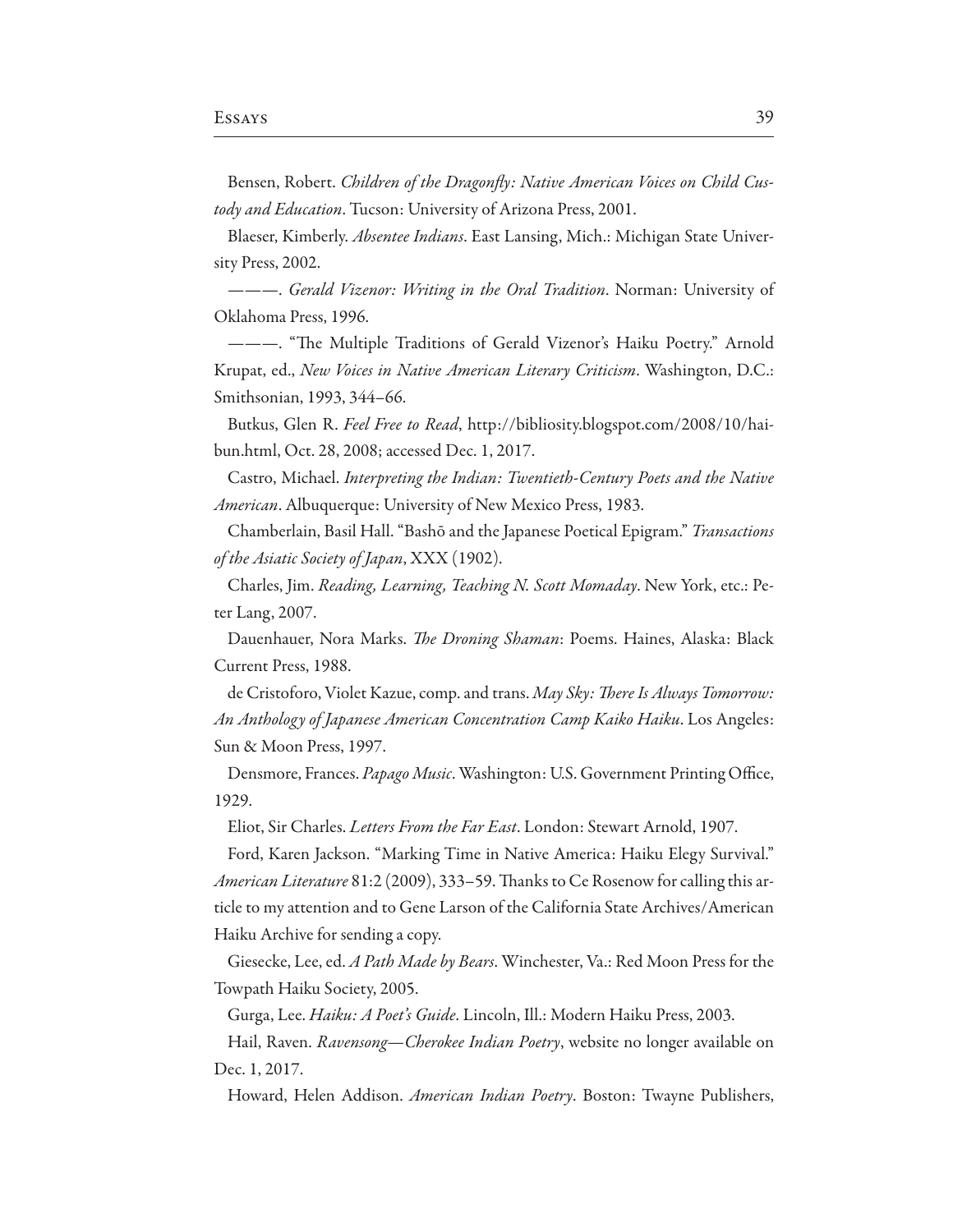Ina, Itaru. "Haiku by Itaru Ina." Translated by Hisako Ifshin and Leza Lowitz. *Modern Haiku* 34.2 (summer 2003) and 34.3 (autumn 2003).

Isernhagen, Hartwig, ed., Momaday, Vizenor, Armstrong: Conversations on American Indian Writing. Norman: Univ. of Oklahoma Press, 1999.

Jewell, Foster and Rhoda. Hiawatha's Country. Venice, Calif.: Sangre de Cristo Press, 1976.

Lanoue, David G. "Global Haiku," *Haiku of Kobayashi Issa* website. http://webusers.xula.edu/dlanoue/issa/global4.html; unavailable on Dec. 1, 2017.

Lynch, Tom. "Parallels to Haiku in Native American Poetry." Talk given at the Second 1995 Haiku Society of America Meeting, San Francisco, June 24, 1995. Quote is from the Minutes of that meeting.

Mainone, Robert F. The Spring Within: Haiku. Delton, Mich.: Wonderland Press, 1989.

Manataka American Indian Council website. http://www.manataka.org/ page2804.html; accessed Dec. 1, 2017.

Nelson, Emmanuel Smapath. The Greenwood Encyclopedia of Multiethnic American Literature. Westport, Conn.: Greenwood Press, 2005.

Niatum, Duane, ed. Harper's Anthology of 20th Century Native American Poetry. San Francisco: Harper San Francisco, 1988.

Noyes, H. F. *The Blossoming Rudder: Haiku, Senryu, Koans, Pithy Sayings* (1984– 87). London: Parkway Creative Communication Ltd., 1987.

Oandasan, William. A Branch of California Redwood. Los Angeles: American Indian Studies Center, 1980.

———. *Summer Night: English Language Haiku*. No place: A Publications/A Writers Circle, 1987.

Olson, Marian. *Desert Hours*. Northfield, Mass.: Lily Pool Press, 2007.

Pound, Ezra. "Vorticism." The Fortnightly Review 96 [n.s.] (Sept. 1, 1914), 461-71.

Ramsey, Jerold. Reading the Fire: Essays in the Traditional Indian Literatures of the

Far West. Lincoln and London: University of Nebraska Press, 1983.

Raven Hail. "Five Haiku." http://obol.freeyellow.com/nativepoetry.html; accessed Oct. 30, 2001.

Robidoux, Barbara. Migrant Moon. Santa Fe, N.M.: Miriam's Well, 2012.

Sagan, Miriam. *Miriam's Well* [blog]. https://miriamswell.wordpress.com.

Sequoyah National Research Center (University of Arkansas Little Rock). SNRC

Newsletter, August 2012. http://ualr.edu/sequoyah/files/2015/07/2012\_08August.